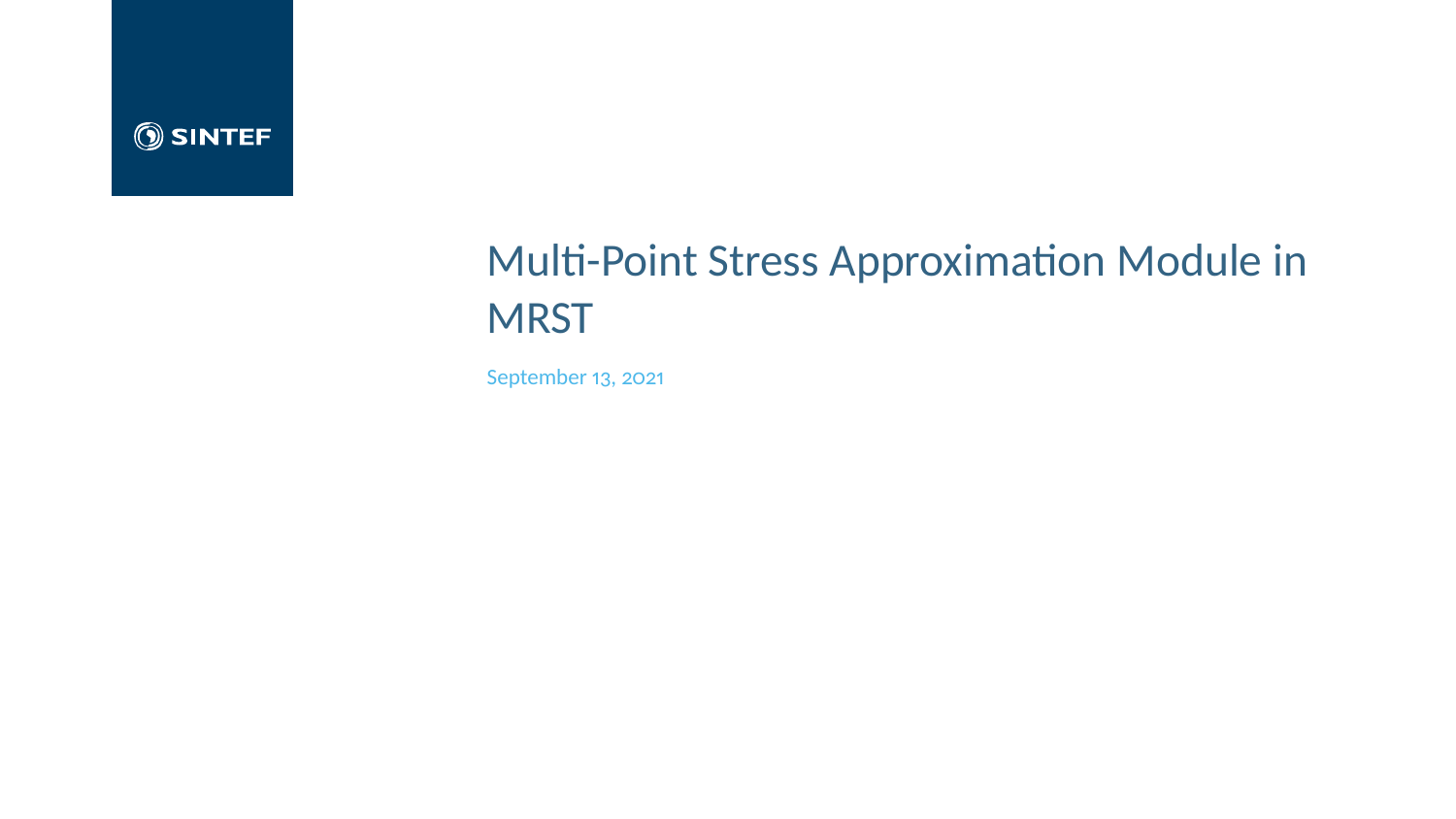## Multi-Point Stress Approximation (MPSA)

• The MPSA method applies for linear elasticity:

 $-\nabla \cdot \pi = f$  momentum balance  $\pi = C \varepsilon$  stress constitutive relation  $\varepsilon = \frac{1}{2}$  $\frac{1}{2}(\nabla u + \nabla u^{\mathsf{T}})$ ) strain *u* displacement

- The method was proposed and analysed in Nordbotten:*"Convergence of a Cell-Centered Finite Volume Discretization for Linear Elasticity"* (2015)
- We the version imposing symmetry weakly, MPSAW, as proposed in Keilegavlen and Nordbotten:*"Finite volume methods for elasticity with weak symmetry"* (2017)

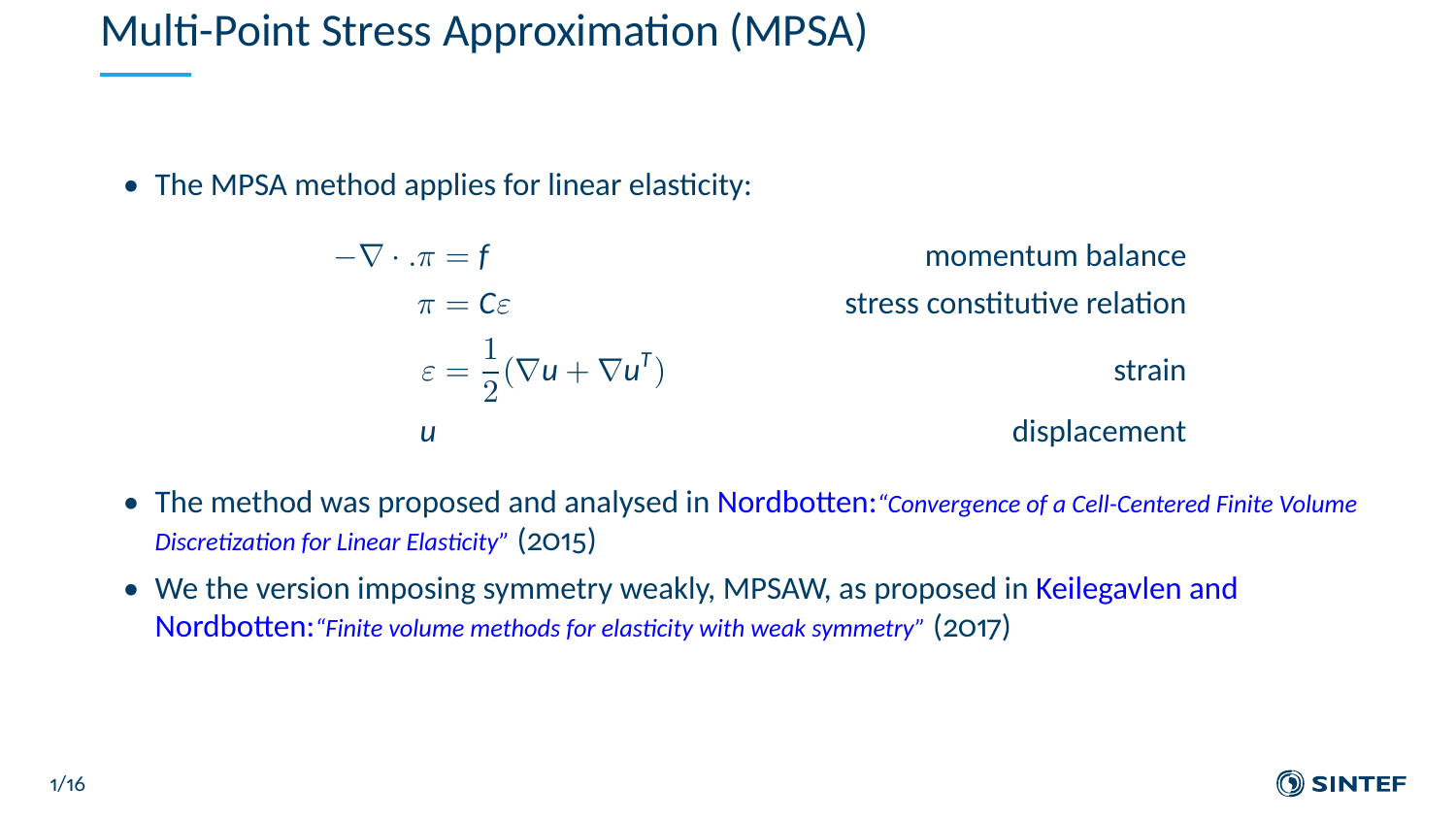## Multi-Point Stress Approximation

- The advantage of the method is that it is a **finite volume** type of method. In particular,
	- The method is **cell-centered**
	- The method ensures a **discrete momentum conservation** equation. We have continuous forces at the faces. (similar to discrete mass conservation equation for finite volume methods).
- The method can be seen as an extension of MPFA-O to linear elasticity.
- The module is available at

<https://bitbucket.org/mrst/mpsaw>

• Joint work with the University of Bergen.

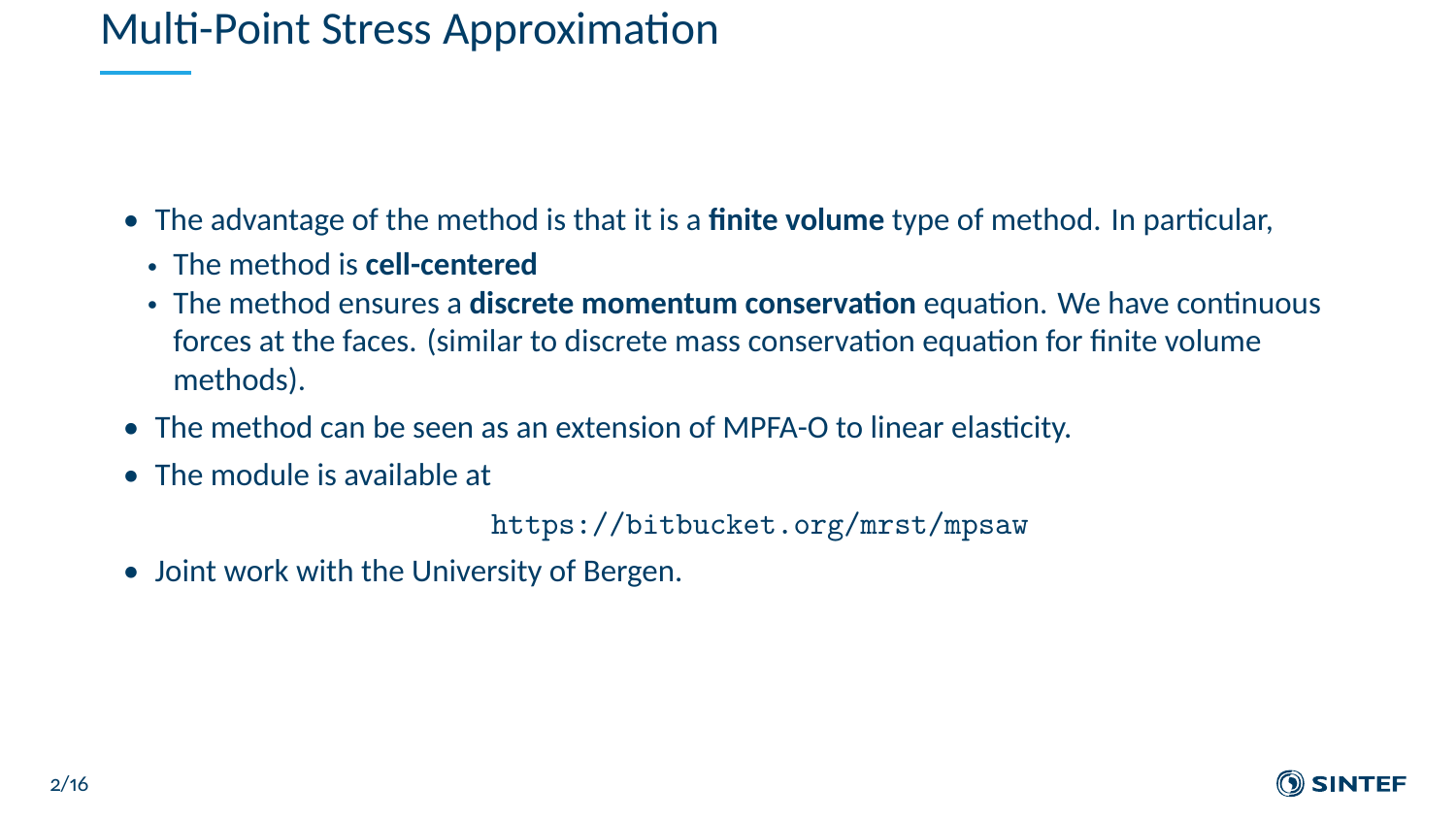## Basic ideas behind MPFA/MPSA



*K*: cell σ: face *s* : vertex *u<sup>K</sup>* : value at cell-center *u<sup>K</sup>*,σ,*<sup>s</sup>* : value at cell-face-node

**Gradient reconstruction** in a *cell-node* region.

$$
\nabla_d u_{K,s} = \sum_{\sigma} (u_{K,\sigma,s} - u_K) g_{K,\sigma,s}.
$$

Here, *g<sup>K</sup>*,σ,*<sup>s</sup>* are chosen such that reconstruction is **consistent**

**SINTEF** 

#### Nodal reduction

For MPFA (then *u* is a pressure), We can express *uK*,σ,*<sup>s</sup>* as a linear combination of *u<sup>K</sup>* , using

- pressure continuity at the faces
- flux continuity at the faces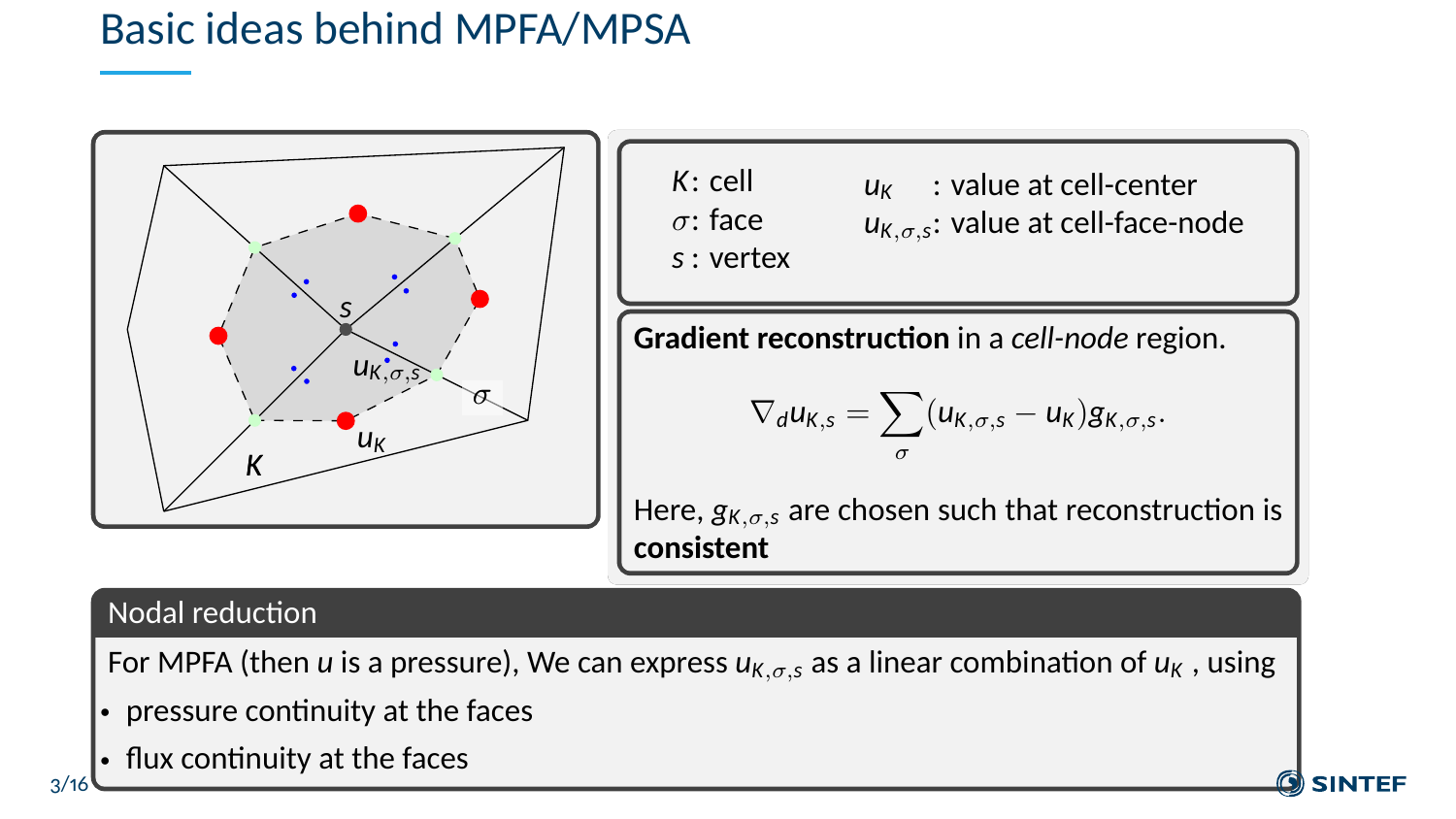#### Symmetry requirement

- Imposing in the same way
	- displacement continuity at the faces
	- force continuity at the faces

**does not** work in the case of linear elasticity because we have a symmetry constraint.

• To illustrate that, note that we cannot find a **affine** displacement *u* with matches a given displacement value and forces at the faces in a triangle



because  $\varepsilon(u)$  is symmetric (3 free variables) and we have two vectors  ${\sf T}_{\sigma_i}$  (4 given variables).

#### **O** SINTEF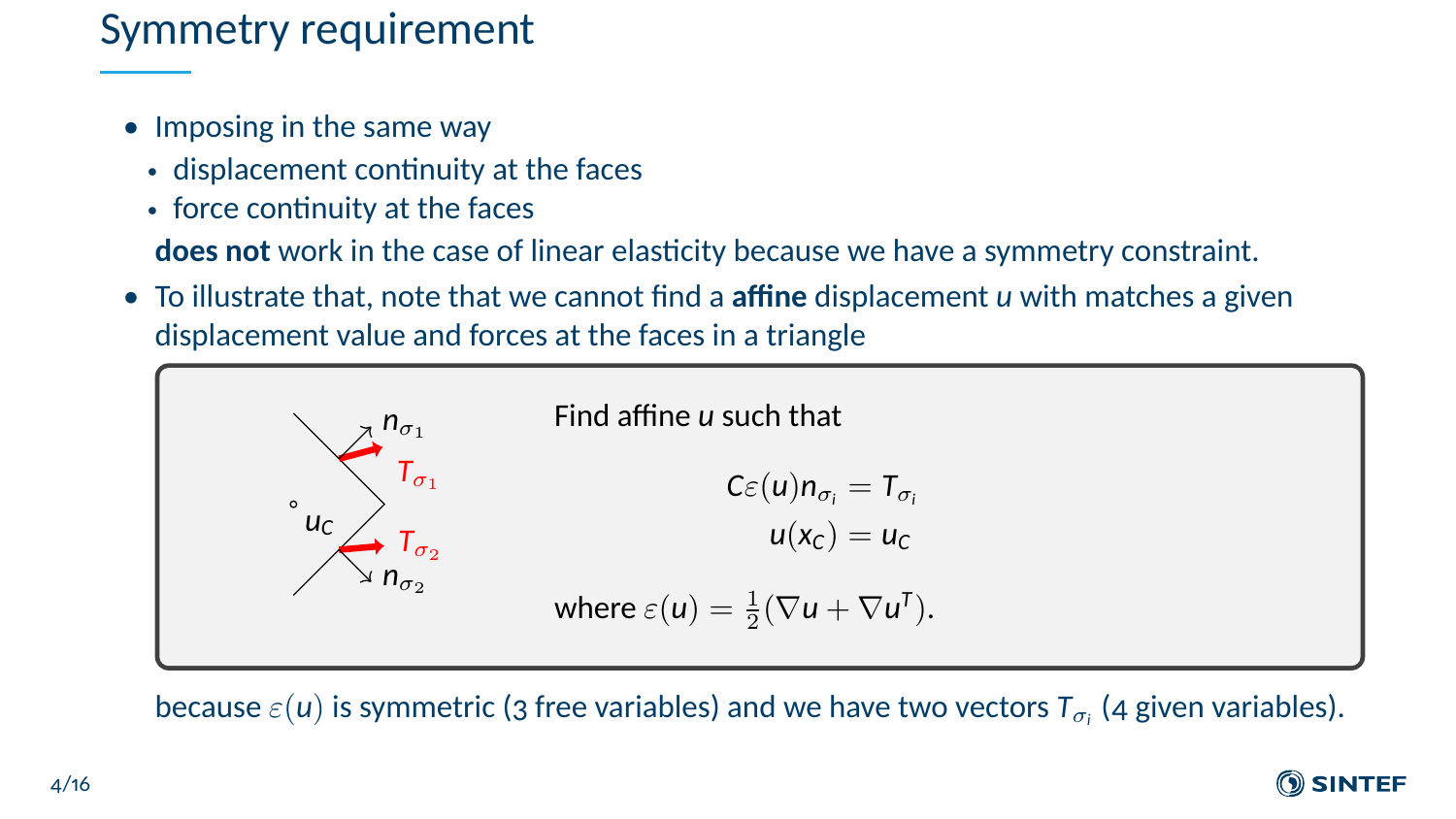#### Weak symmetry

• We relax the symmetry condition by replacing  $\varepsilon(u)$  with

$$
\varepsilon_{\text{weak},d}(u)_{K,s} = \frac{1}{2}(\nabla_d u_{K,s} + \langle \nabla_d u \rangle_s^T)
$$

where  $<\nabla_d u>_s$  is an average of the reconstructed gradient around the node.

- The nodal reconstruction is now possible (assuming displacement and *force* continuity)
- The symmetry of the strain  $\varepsilon_{weak,d}$  holds weakly in the sense that its average is, by construction, symmetric.

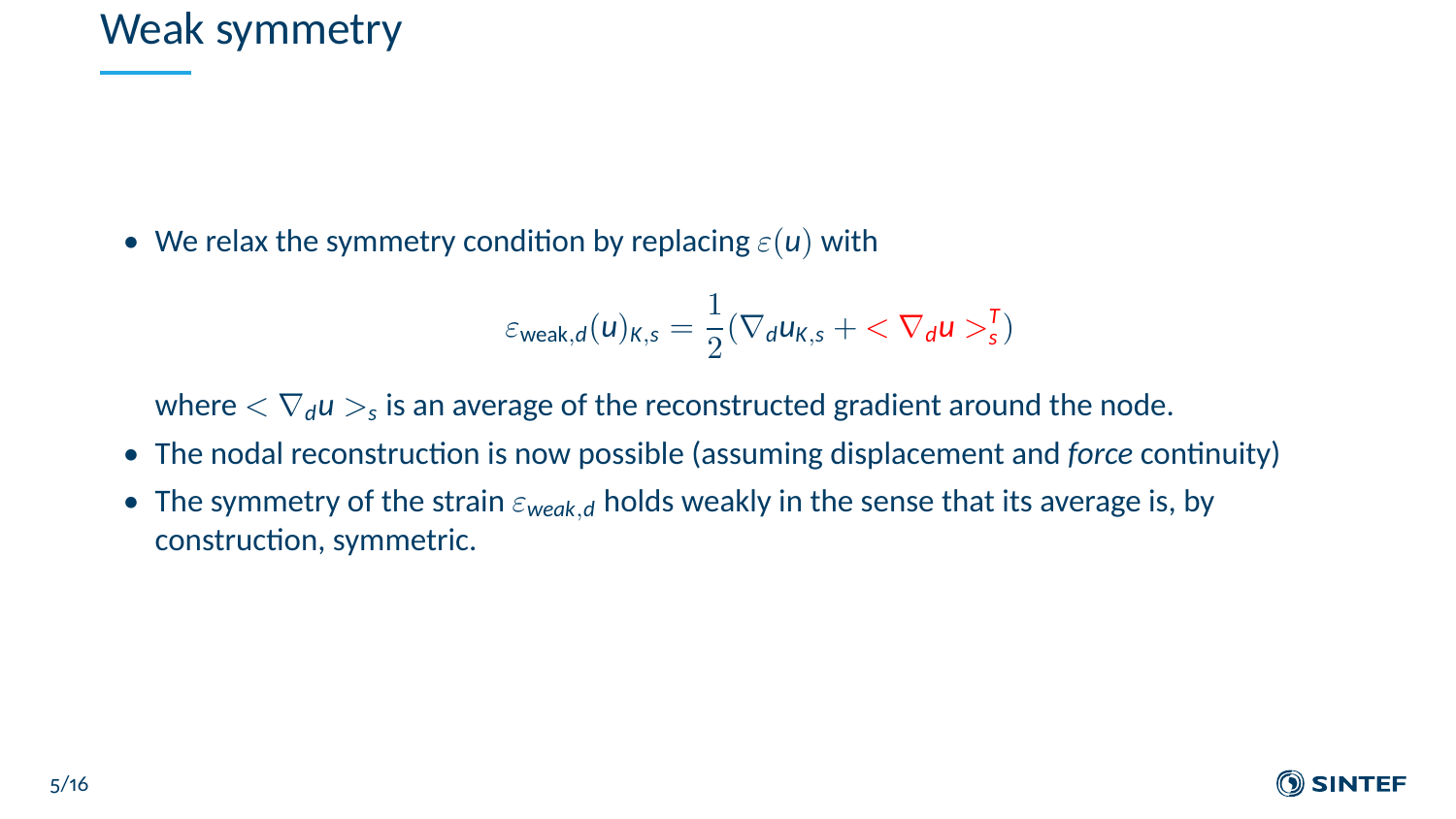## Overview of the test cases in the module

• The examples are presented here:

<https://bitbucket.org/mrst/mpsaw/src/master/examples/>

- assemblyMpfaExample.m : Assembly of the basic MPSA matrices.
- mpsaExample : Set of examples with basic geometries and boundary conditions.
- tiltedExample.m : Example with non-cartesian directions sliding constraints.
- convergencetests : Directory with convergence tests that validate the implementation. The test cases for MPSA are taken from seminal paper, those for Biot system are new.
- assemblyBiotExample : Assembly of the basic MPSA-MPFA matrices for coupled flow-geomechanics systems.
- biotBlackoilExample.m : Example of coupled blackoil-geomechanics system.
- biotCompositionalExample.m : Example of coupled compositional-geomechanics system.

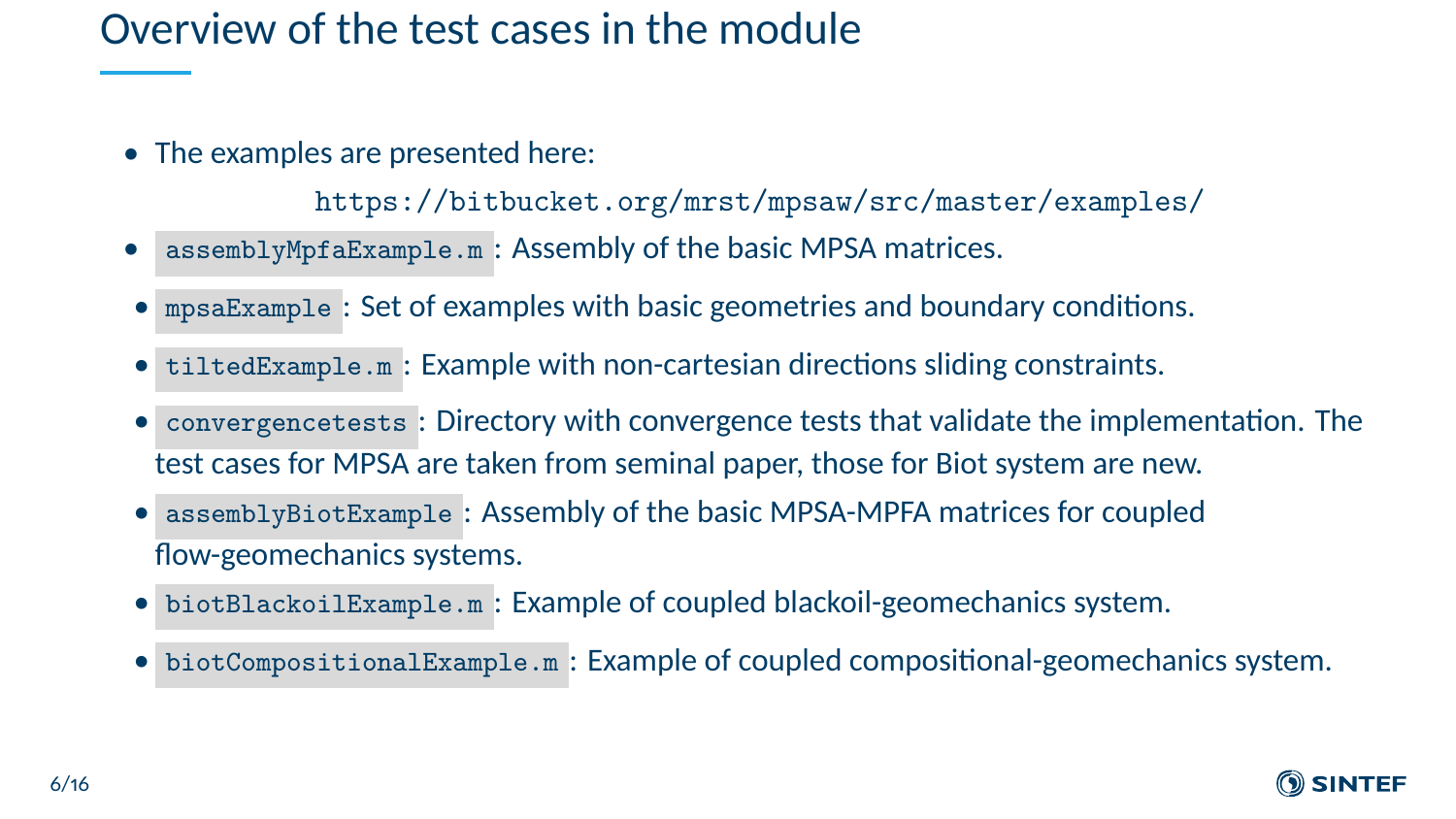#### Compaction case on a complex grid

- Example of a complex grid (different types of cell)
- Compaction test : fixed displacement at bottom, constant force at the top.







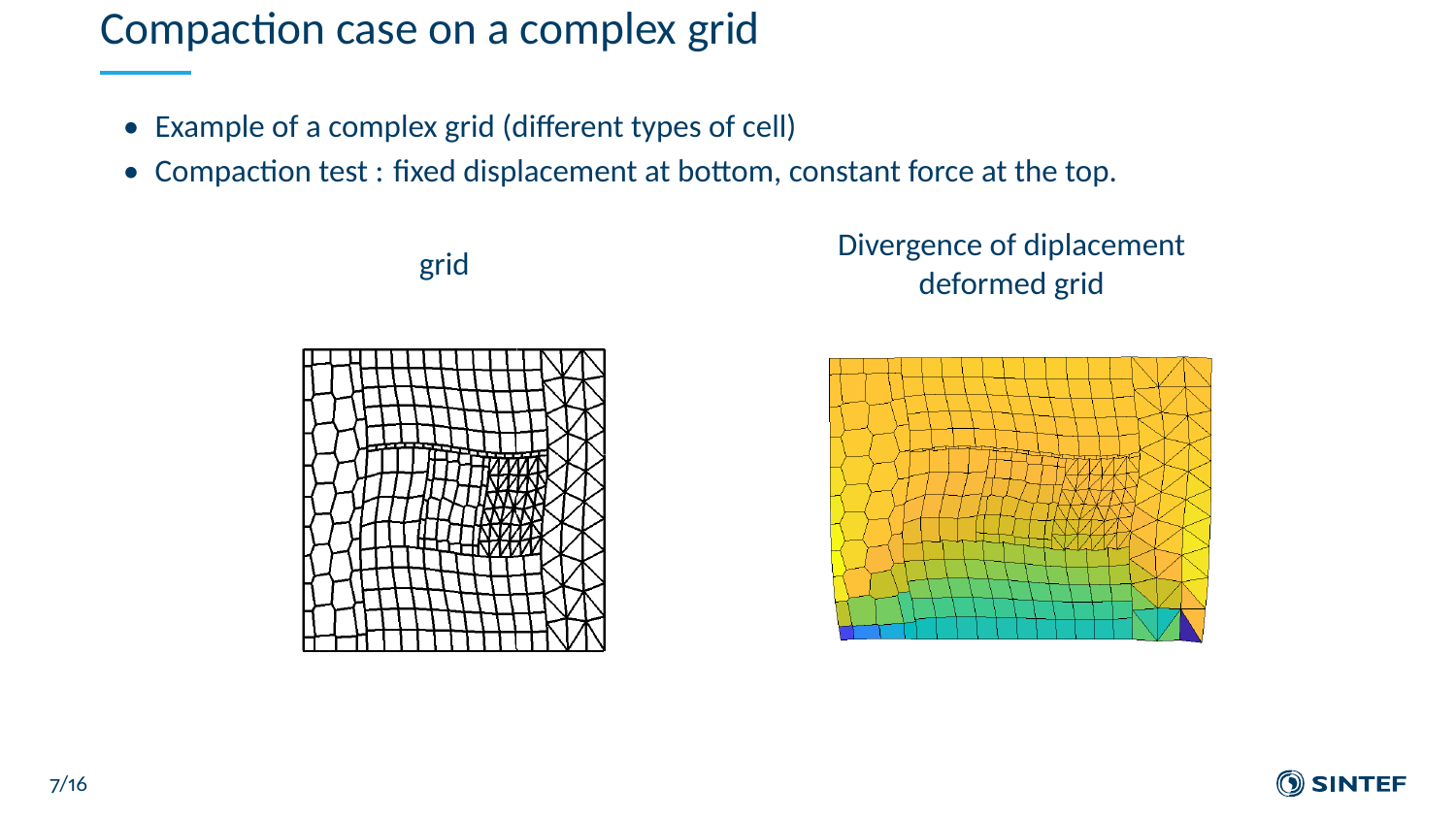#### Some details on assembly

- $\bullet\;$  We denote  $\;$   $\;u_{\mathsf{nfd}}\:$ : displacement at the node-face dofs in  $\mathbb{R}^{\mathsf{nfd}}$  $\boldsymbol{u}_{\rm cd}$  : displacement at the cell dofs in  $\mathbb{R}^{\rm cd}$
- The Dirichlet boundary conditions are imposed as Lagrange multipliers (see next slide). The system is assembled as

$$
\begin{pmatrix} A_{11} & A_{12} & -D \ A_{21} & A_{22} & 0 \ D^T & A_{22} & 0 \end{pmatrix} \begin{pmatrix} \mathbf{u}_{\text{nfd}} \\ \mathbf{u}_{\text{cd}} \\ \lambda_{\text{bc}} \end{pmatrix} = \begin{bmatrix} \text{extforce} \\ \text{force} \\ \text{bcvals} \end{bmatrix}
$$

where  $\;$   $\;$   $\;$   $\;$   $\;$  extforce: Neumann forces at boundary in the node-face (  $\mathbb{R}^{\rm nfd}$  ) <code>force  $\,$  : volumetric</code> forces in the cell dofs ( $\mathbb{R}^{\mathrm{cd}}$ ) <code>bcvals  $\;$  : value</code> of the Dirichlet linear forms (see next slide) ( $\mathbb{R}^{\mathsf{bc}}$ )

• Function signature:

function assembly = assembleMPSA(G, prop, loadstruct, eta, tbls, mappings, varargin)

where prop provides the material properties (see setupStiffnessTensor) and loadstruct the Dirichlet boundary condition and extforce and force. The value eta determines the location of the continuity point.

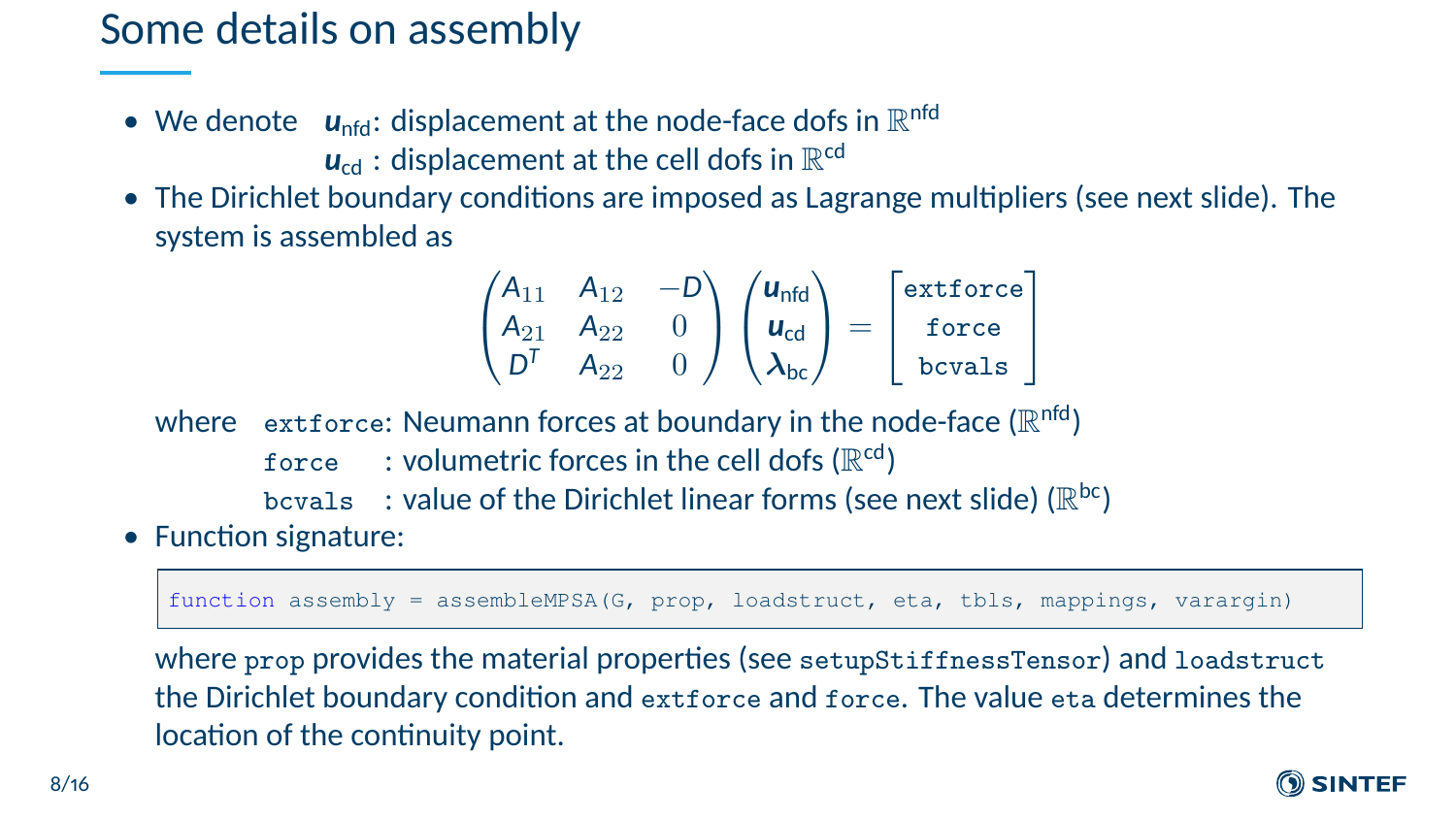#### General Boundary Conditions

- Basic illustration given in tiltedexample of a rotated grid  $(\theta = 10$  degrees).
- We impose rolling condition at the bottom and on the left-hand side, by the two following linear forms (encoded in *D*)

 $\sin(\theta)u_1 - \cos(\theta)u_2 = 0$  for nodes at bottom  $\cos(\theta)u_1 + \sin(\theta)u_2 = 0$  for nodes at left

```
and we impose a normal force at the
top.
```
• We recover the exact linear solution



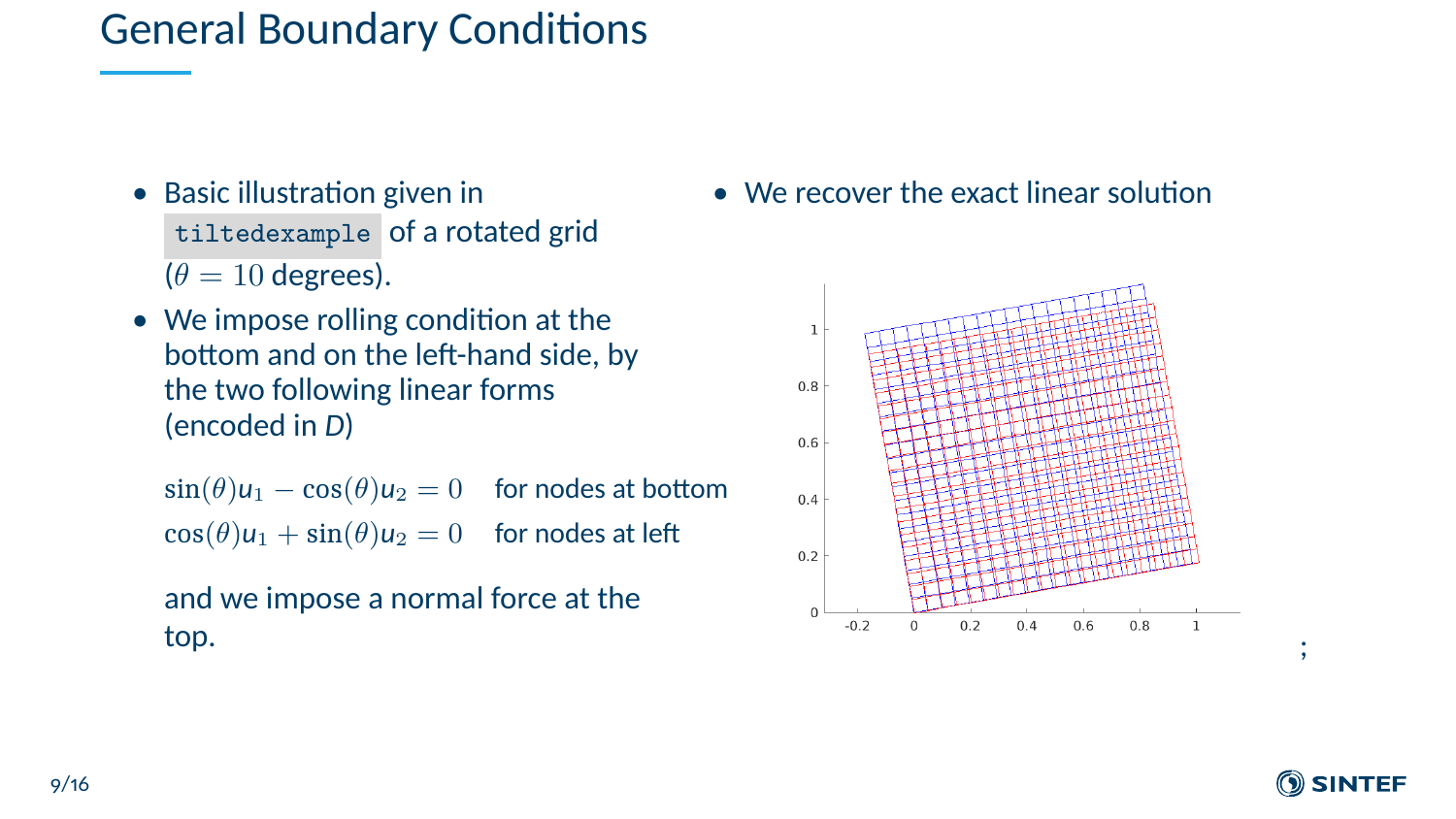## Poroelasticity

• Single phase

$$
-\nabla \cdot \pi - \alpha \nabla p + = f
$$
 Momentum balance  

$$
\frac{\partial}{\partial t} (\alpha \nabla \cdot u + S_{\epsilon} p) - \nabla \cdot \frac{k}{\mu} \nabla p = q
$$
 Mass conservation for fluid:

• Biot system is the linearised version. The second equation is replaced with

$$
\alpha \nabla \cdot \mathbf{u} + \rho \mathbf{p} - \tau \nabla \cdot \mathbf{K} \mathbf{q} = \mathbf{q}
$$

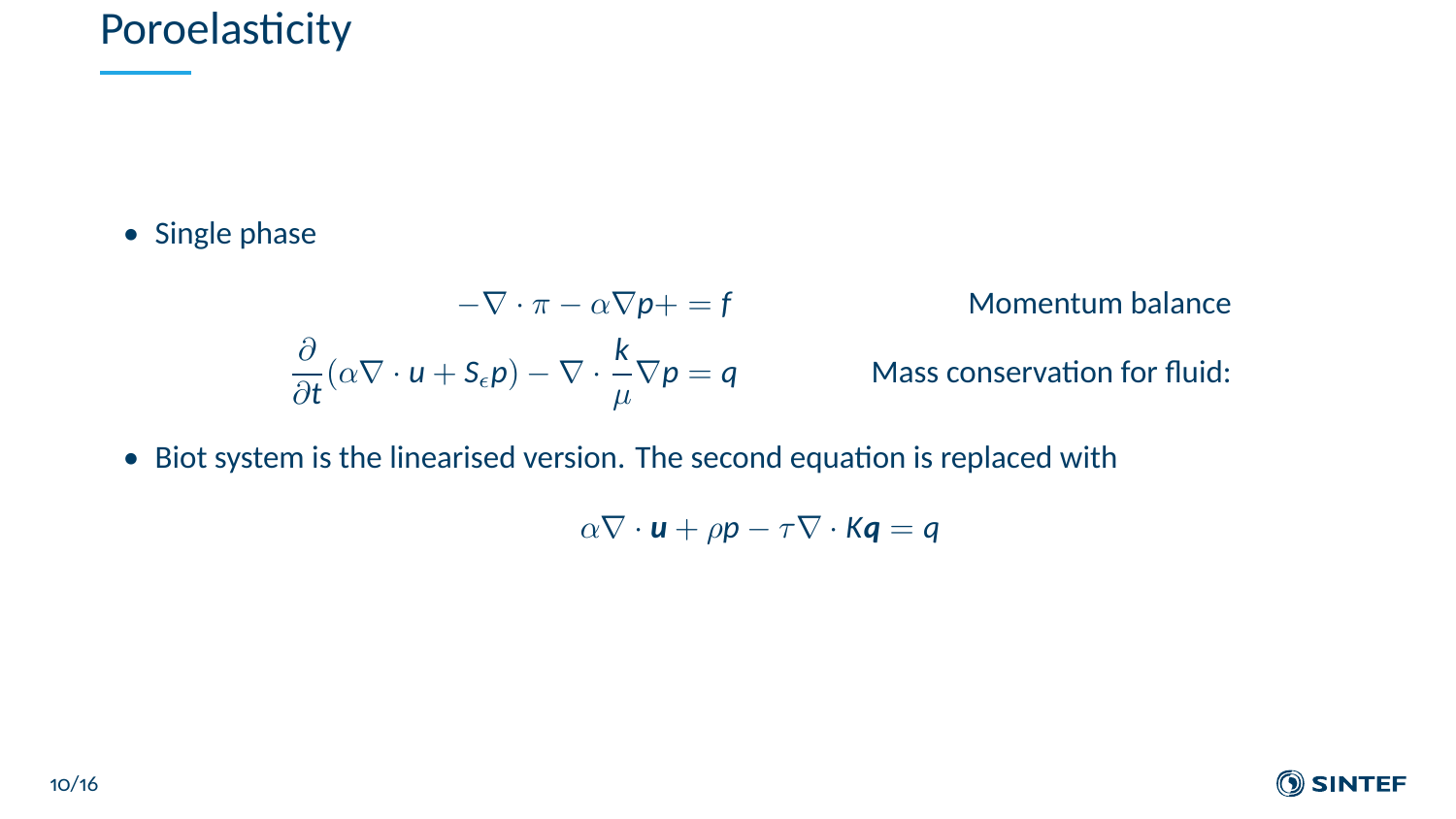## Poroelasticity - assembly

• For poroelasticity, we have, **before nodal reduction**,

$$
\begin{pmatrix}\nA_{11} & A_{12} & 0 & A_{14} & A_{15} & 0 \\
A_{21} & A_{22} & 0 & 0 & 0 & 0 \\
0 & 0 & A_{33} & A_{34} & 0 & A_{36} \\
A_{41} & A_{42} & A_{43} & A_{44} & 0 & 0 \\
A_{51} & 0 & 0 & 0 & 0 & 0 \\
0 & 0 & A_{63} & 0 & 0 & 0\n\end{pmatrix}\n\begin{pmatrix}\n\mathbf{u}_{\text{nfd}} \\
\mathbf{u}_{\text{cd}} \\
\mathbf{p}_{\text{nf}} \\
\mathbf{p}_{\text{c}} \\
\lambda_{\text{bcmech}} \\
\lambda_{\text{bcluid}}\n\end{pmatrix} = \begin{bmatrix}\n\text{extforce force} \\
\text{force} \\
\text{extrlux} \\
\text{exrflux} \\
\text{sc} \\
\text{bevalsmech} \\
\text{bevalsfluid}\n\end{bmatrix}
$$

- The coupling terms are in red. Note that they are not symmetric, because we use two different discrete gradient operators.
- Function signature

function assembly = assembleBiot(G, props, drivingforces, eta, tbls, mappings, varargin)

• The variable props gather the material properties (mechanical, fluid and coupling parts) and drivingforces the boundary conditions and source terms.

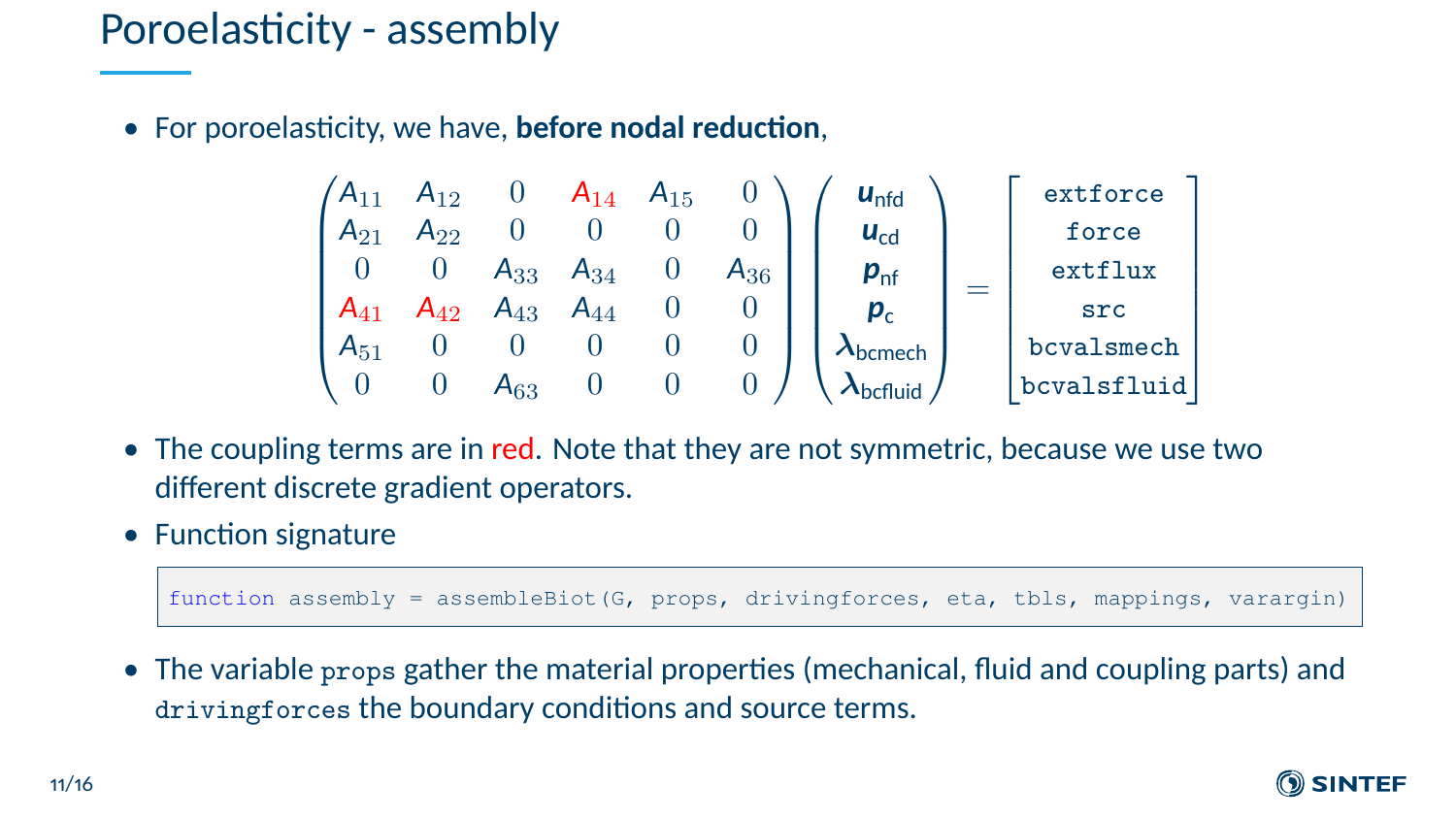#### Convergence test for Biot system

- The script biotConvergenceFunc verifies the convergence of the implementation, as follows
- We choose a displacement and a pressure fields

$$
u_1 = y(1 - x)\sin(2\pi xy)
$$
  
\n
$$
u_2 = zy^2 \cos(x)
$$
  
\n
$$
u_3 = xyz
$$
  
\n
$$
p = u_1
$$

• We compute **analytically** the stimulation terms (source terms in Biot) and the boundary conditions (use different types on different sides). Those are used in as input in biotConvergenceFunc



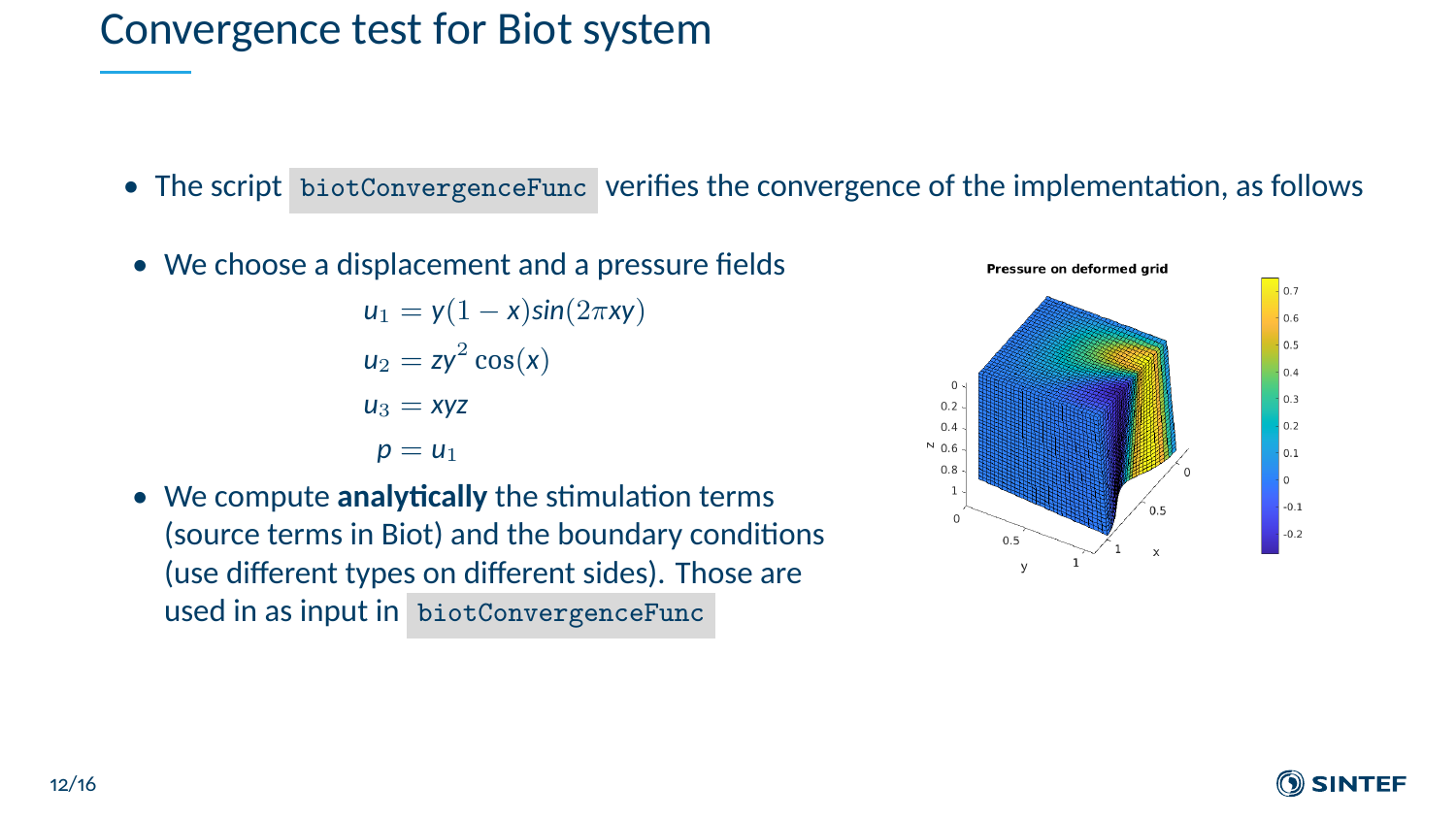## Coupled simulations compositional - geomechanics

- The scripts biotBlackoilExample and biotCompositionalExample illustrate couplings that integrate MRST reservoir solvers.
- The equation for the black-oil model
	- Momentum equation :  $\nabla \cdot \pi \nabla (b p_b) + \rho_b g = 0$
	- Mass conservation equations for black-oil:

 $\partial_t(\phi \mathbf{b}_o s_o) + \nabla \cdot (\mathbf{b}_o \mathbf{v}_o) = \mathbf{b}_o \mathbf{q}_o$  $\partial_t(\phi \mathbf{b}_w \mathbf{s}_w) + \nabla \cdot (\mathbf{b}_w \mathbf{v}_w) = \mathbf{b}_w \mathbf{q}_w$  $\partial_t[\phi(b_g s_g + b_o r_s s_o)] + \nabla \cdot (b_g v_g + b_o r_s v_o) = b_g q_g + b_o r_s q_o.$ 

- Darcy's law :  $v_{\alpha} = -(k_{r\alpha}/\mu_{\alpha})K(\nabla p_{\alpha} \rho_{\alpha}g\nabla z)$
- Pore volume change :  $\phi \phi_0 = b \nabla \cdot u + \frac{1}{N} (p_b p_0)$
- Constitutive relations for Biot pressure  $p_b = p_b(\mathbf{p}, \mathbf{s})$  and also  $p_\alpha$  (through capillary pressures)

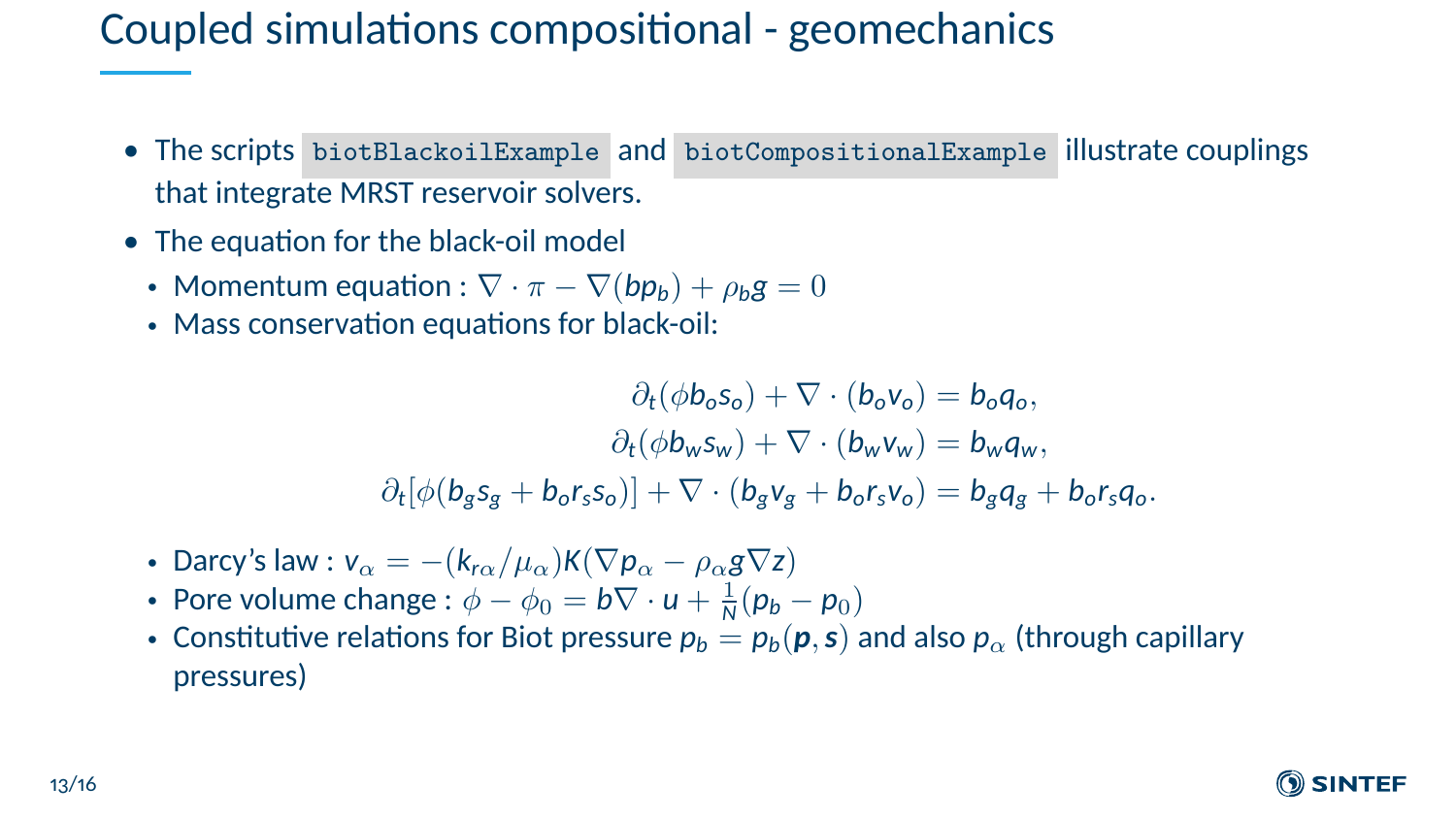## Implementation using state functions

- We introduce two StateFunctionGrouping
	- MechPropertyFunctions : for the evaluation of mechanical variables
	- BiotPropertyFunctions : for the evaluation of the terms related to the couplings
- In MechPropertyFunctions, we find use
	- FaceNodeDisplacement : computes the displacement at the face node location from the cell values
	- ConsistentDiv : computes the *consistent* divergence (obtained from the consistent gradient reconstruction)
	- Strain : computes the strain
	- Stress : computes the stress
- In BiotPropertyFunctions, we find use
	- Dilatation : computes the dilation term (÷*u* term)
	- BasePoreVolume : capture the pore volume from the reservoir model

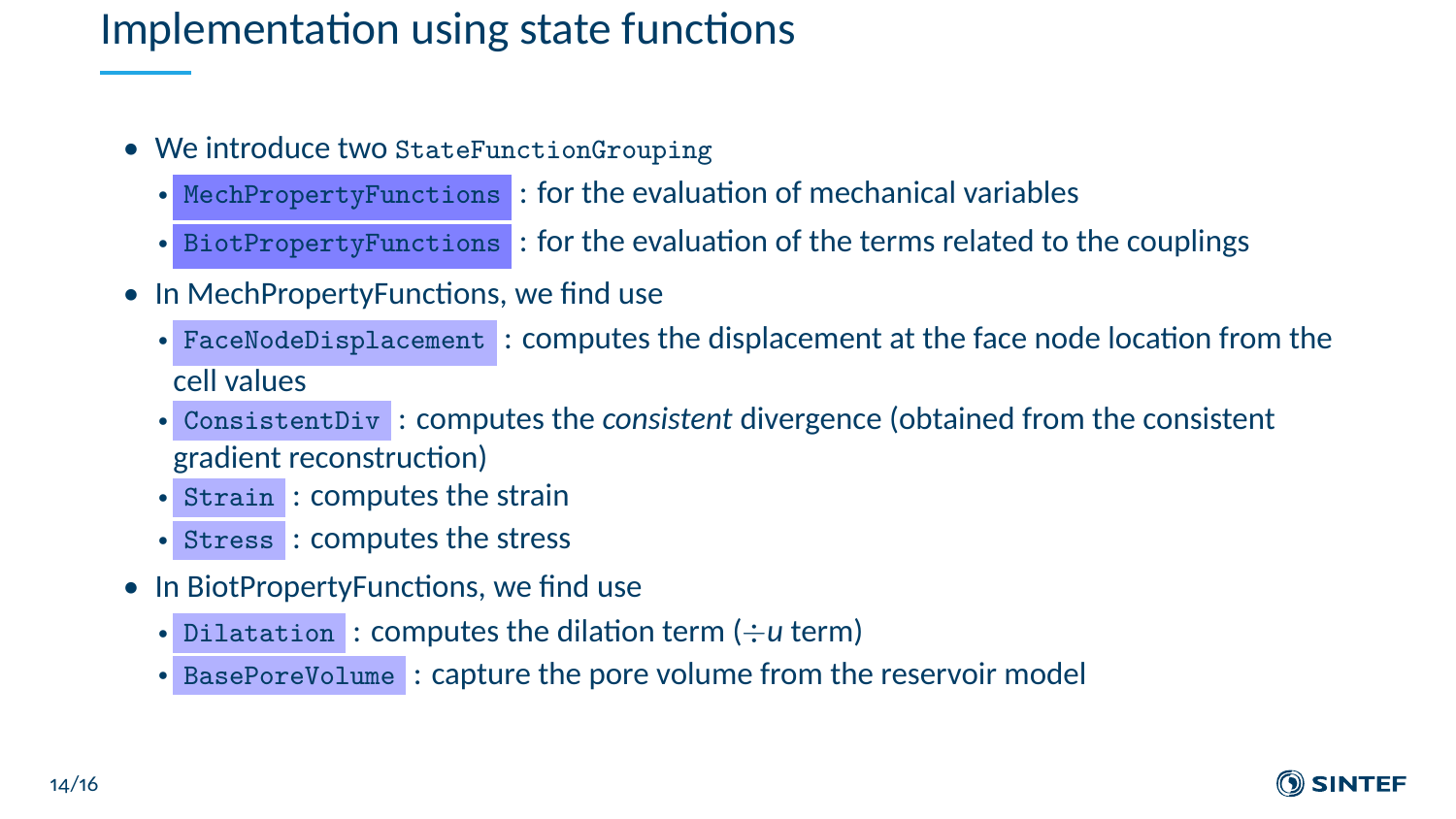## Compositional model

- We implement BiotCompositionalModel using the statefunction mechanism.
- We recover the state function of the generic compositional model

model = setupStateFunctionGroupings@GenericBlackOilModel(model, varargin{:});

• We augment or modify them as follows



• In this way, we overwrite the following statefunction of the generic blackoil model

PoreVolume , PermeabilityPotentialGradient , PhaseUpwindFlag

but otherwise inherit all its functionalities - with minimal code intrusion.